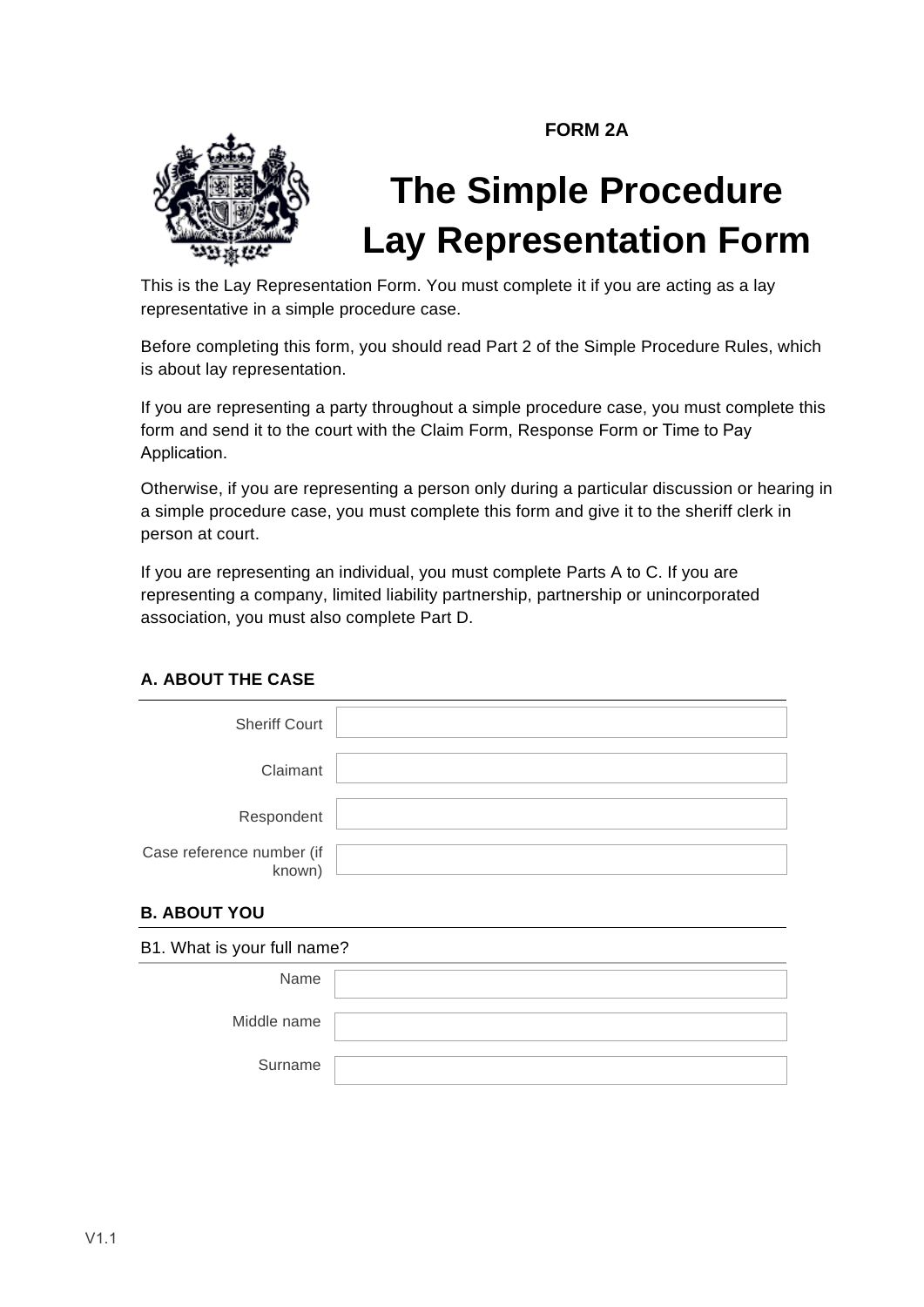## B2. Are you from an advice or advocacy organisation?

| (i)                    | A lay representative may be a family member or friend, may be someone<br>from an advice or advocacy organisation, or may be someone else.                                    |  |  |  |  |
|------------------------|------------------------------------------------------------------------------------------------------------------------------------------------------------------------------|--|--|--|--|
|                        | Yes                                                                                                                                                                          |  |  |  |  |
|                        | No                                                                                                                                                                           |  |  |  |  |
|                        | B3. If you have answered 'Yes', which organisation are you from?                                                                                                             |  |  |  |  |
|                        | Name of organisation                                                                                                                                                         |  |  |  |  |
|                        | B4. Are you representing a non-natural person?                                                                                                                               |  |  |  |  |
|                        | 1) A non-natural person is a company, limited liability partnership, partnership or<br>unincorporated association.                                                           |  |  |  |  |
| (i)                    | If you are representing a non-natural person, then as well as completing part<br>C, you must also complete part D.                                                           |  |  |  |  |
|                        | Yes                                                                                                                                                                          |  |  |  |  |
|                        | No                                                                                                                                                                           |  |  |  |  |
|                        |                                                                                                                                                                              |  |  |  |  |
| <b>C. DECLARATIONS</b> |                                                                                                                                                                              |  |  |  |  |
| (i)                    | To comply with simple procedure rules, and so that the sheriff can decide if<br>you are a suitable person to act as a lay representative, you must complete<br>this section. |  |  |  |  |
| (i)                    | Tick the box next to each declaration that applies to you and complete any<br>sections that apply to you.                                                                    |  |  |  |  |
|                        | I am authorised by the person to conduct these proceedings.                                                                                                                  |  |  |  |  |
|                        | I am not receiving and will not receive from the person I represent any<br>remuneration, whether directly or indirectly, for acting as a lay representative.                 |  |  |  |  |
|                        | I accept that documents and information are provided to me by the parties on<br>a confidential basis and I undertake to keep them confidential.                              |  |  |  |  |
|                        | I have not been declared a vexatious litigant under the Vexatious Litigants<br>(Scotland) Act 1898.                                                                          |  |  |  |  |
|                        | I was declared a<br>vexatious litigant on:                                                                                                                                   |  |  |  |  |
|                        | I have no financial interest in the outcome of this case.                                                                                                                    |  |  |  |  |